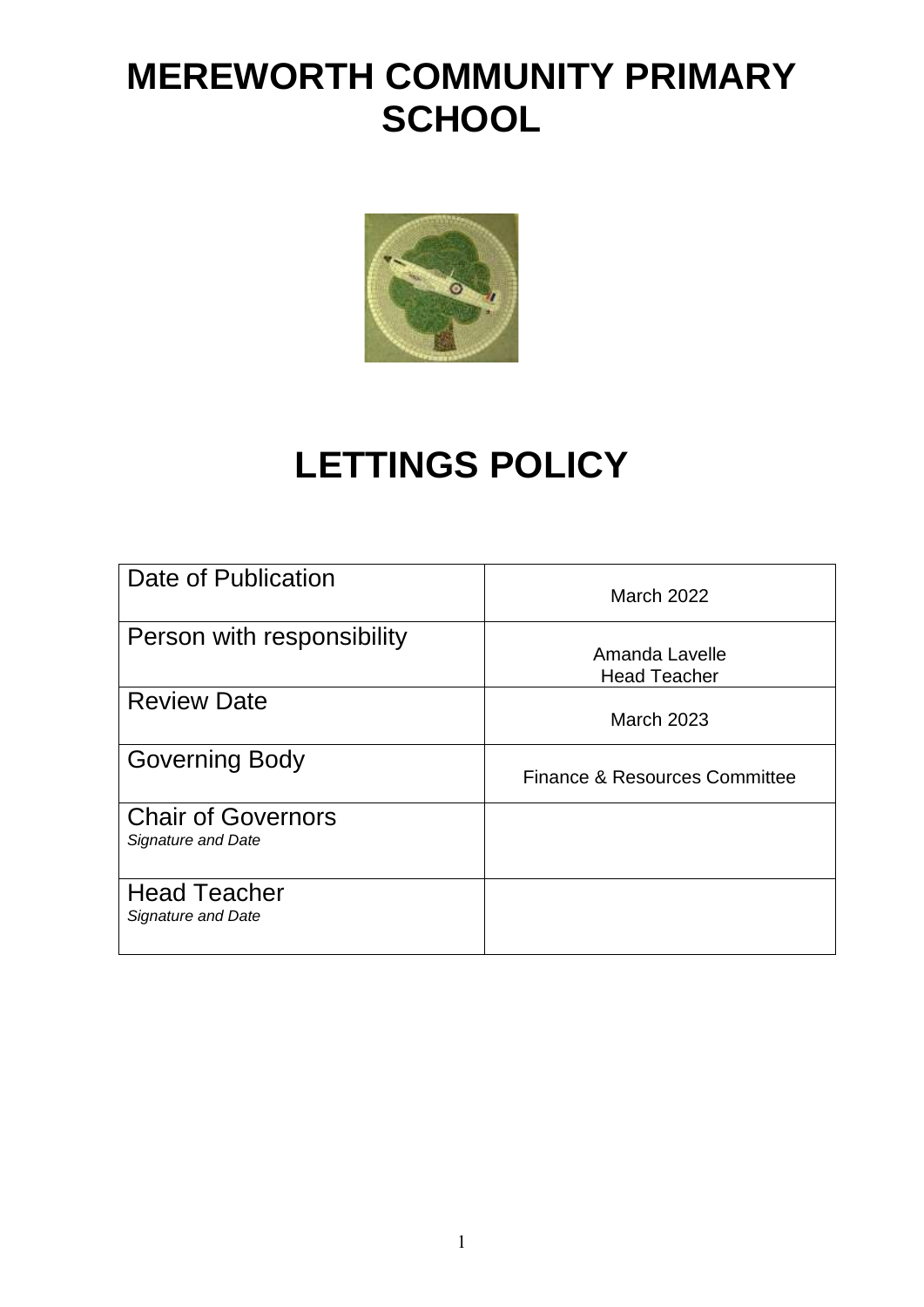### **Mereworth CP School Lettings Policy**

# **Philosophy**

The LA endorse the lettings of the school premises or part of the school premises and grounds to outside bodies after school, at weekends or during the holidays in order to:

- Raise income for the school.
- Better integrate the school into the local community.
- Satisfy some of the needs of local individuals, groups and organizations.

## **Bookings**

Bookings are made through the school office and confirmed in writing under the understanding that:

- School and PTA activities have priority.
- No bookings are confirmed more than 4 months in advance although provisional bookings may be made at any time.
- Users sign a contract that covers:
	- 1. Terms and conditions relating to type of and length of use.
	- 2. Cancellation.
	- 3. Damage.
	- 4. Insurance.
	- 5. Charging.
	- 6. Restrictions on use.
	- 7. Licensing for the sale of alcohol, or public performances.
	- 8. Parking.
- The contract may be updated annually or termly. If the hirer/school wishes to terminate the contract a minimum of 3 months' notice must be given by either party.
- Payment is in advance for single lettings; termly or monthly in arrears for regular lettings.
- Outline charges are set by the Headteacher/Governors and reviewed annually.
- Specific charges are set at the time of the contract.
- A diary is kept covering all school, PTA and outside use of the premises and grounds after school, in evenings, at weekends and in holidays.

The school office is responsible for the construction of and regular update of the lettings diary.

The opening and closing of the school is undertaken by either the Site Manager or a nominated member of school staff.

- Supervision during the letting is the responsibility of the user. The user is also responsible for the security of the area of the school being used.
- Due attention is to be paid to avoid undue wear and tear on the buildings and equipment.
- Post-letting checks are made by the Site Manager or nominated staff member and reported to the school authorized representative.
- Unsatisfactory lettings are followed up.

# **Monitoring & evaluation**

The success of lettings can be equated to the additional income raised for the school, less the cost of any reasonable wear and tear made during lets to the furniture and fabric of the school, costs of additional heating and Site Manager's wages.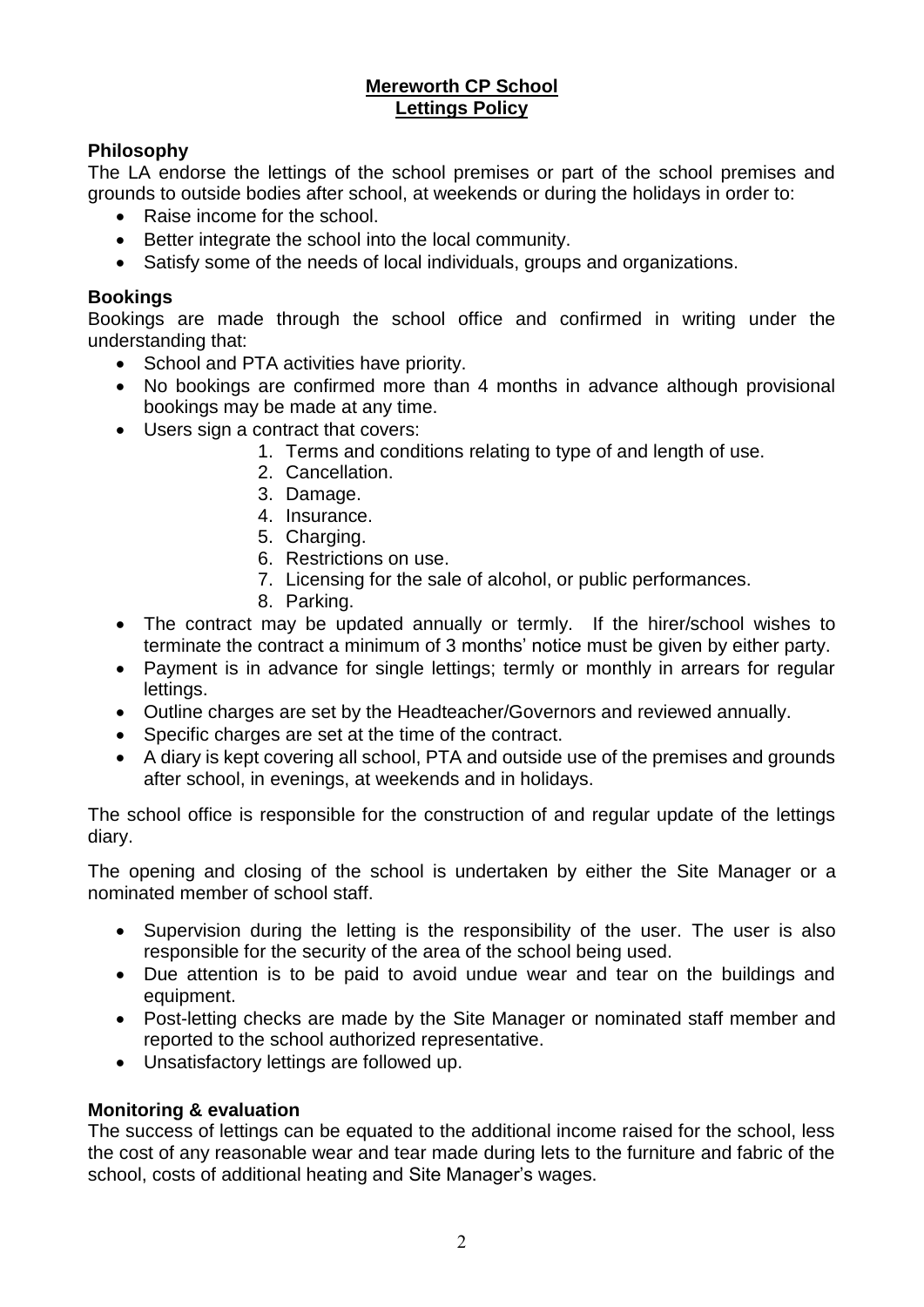# **MEREWORTH CP SCHOOL APPLICATION FORM**

| To Request the Use of:                                                  |                                                                             |  |  |              |         |                              |               |  |
|-------------------------------------------------------------------------|-----------------------------------------------------------------------------|--|--|--------------|---------|------------------------------|---------------|--|
|                                                                         |                                                                             |  |  |              |         |                              | <b>School</b> |  |
|                                                                         | This form to be completed by the applicant and submitted to the Headteacher |  |  |              |         |                              |               |  |
| <b>Name of Organisation</b>                                             |                                                                             |  |  |              |         |                              |               |  |
| <b>Applicant's Name</b><br><b>Address &amp;</b><br><b>Post Code</b>     |                                                                             |  |  |              |         |                              |               |  |
| <b>Telephone No</b>                                                     |                                                                             |  |  |              |         |                              |               |  |
| <b>Email address</b>                                                    |                                                                             |  |  |              |         |                              |               |  |
| Use to be made<br>of the premises                                       |                                                                             |  |  |              | persons | <b>Maximum</b><br>number of  |               |  |
| required                                                                | <b>Accommodation</b>                                                        |  |  |              |         | With /<br>without<br>heating |               |  |
| <b>Days</b>                                                             |                                                                             |  |  | <b>Dates</b> |         |                              |               |  |
| Times (including preparation and<br>clear up time)                      |                                                                             |  |  |              |         |                              |               |  |
| <b>Furniture and equipment</b>                                          |                                                                             |  |  |              |         |                              |               |  |
| requirements<br>Insurance certificate<br>available / unavailable*       |                                                                             |  |  |              |         |                              |               |  |
| <b>Caretaking requirements</b><br>(opening, closing, for duration etc.) |                                                                             |  |  |              |         |                              |               |  |
| <b>Risk assessment will be</b>                                          |                                                                             |  |  |              |         |                              |               |  |
| provided for the activities<br>listed here /                            |                                                                             |  |  |              |         |                              |               |  |
| <b>Risk assessment not</b>                                              |                                                                             |  |  |              |         |                              |               |  |
| required (delete as applicable)                                         |                                                                             |  |  |              |         |                              |               |  |
| <b>Signed</b>                                                           |                                                                             |  |  |              |         | <b>Dated</b>                 |               |  |

**\*Commercial hirers must have their own insurance** of at least £5,000,000 to be seen and copied by the school. For non-commercial hirers the KCC insurance will be applied at 3.15% of the hire charge unless own insurance seen and a copy attached

| For office use only:                                           | <b>Date</b> |
|----------------------------------------------------------------|-------------|
| Application Approved / Refused (delete as applicable)          |             |
| Hire Agreement Letter & Hire Agreement Form &                  |             |
| Conditions of Use sent together                                |             |
| Risk Assessment acceptable / Not required                      |             |
| Insurance Seen / KCC Insurance included (delete as applicable) |             |
| Hire Agreement Form signed & returned                          |             |
| Invoice(s) Issued                                              |             |
| Invoice Number(s)                                              |             |
| Payment(s) Received                                            |             |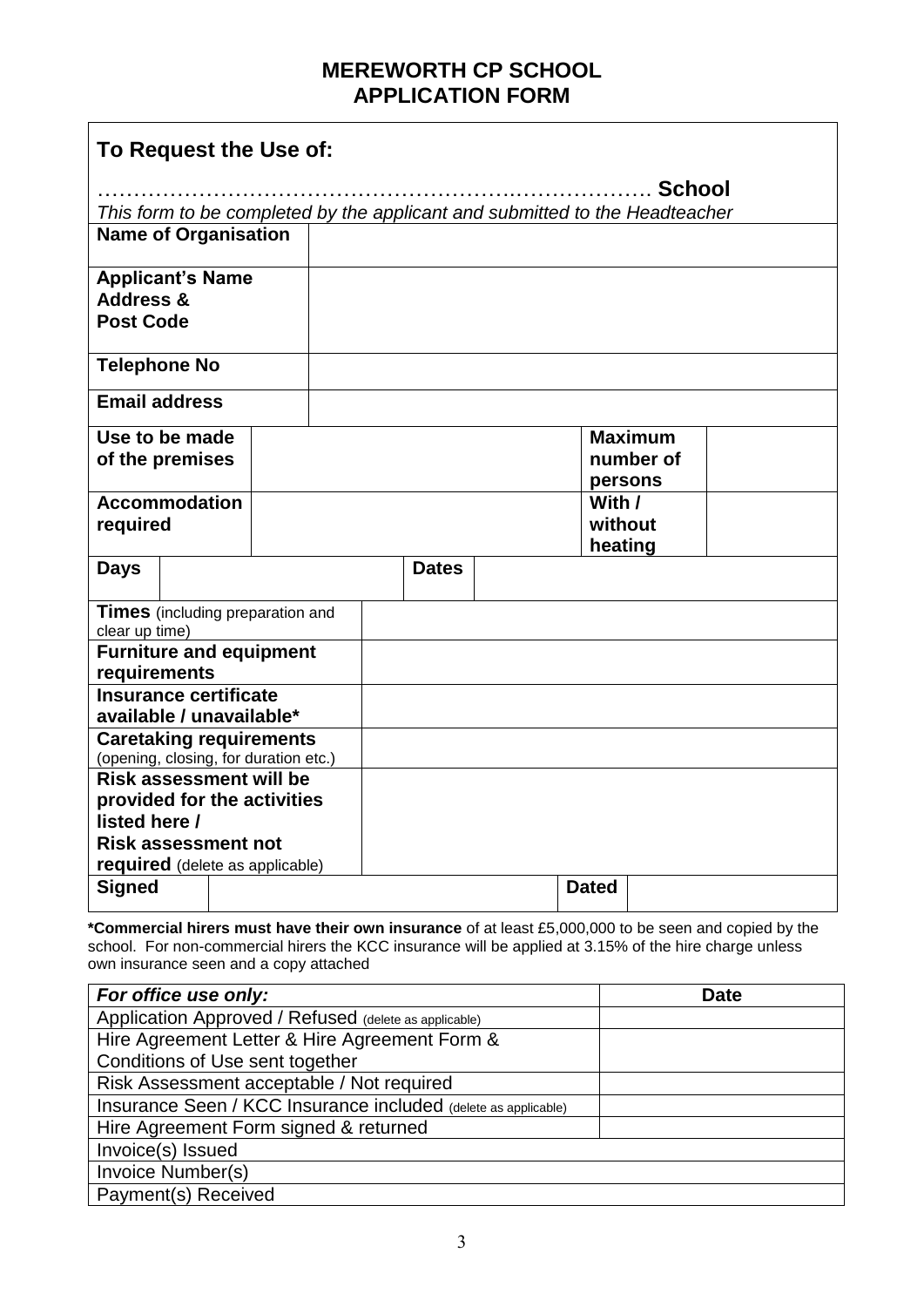# **MEREWORTH CP SCHOOL HIRE AGREEMENT FORM**

|                                                                                                                                                                                                                              |                                                                             | <b>HIRE</b><br><b>AGREEMENT No:</b> |  |  |
|------------------------------------------------------------------------------------------------------------------------------------------------------------------------------------------------------------------------------|-----------------------------------------------------------------------------|-------------------------------------|--|--|
|                                                                                                                                                                                                                              |                                                                             |                                     |  |  |
| <b>Name</b><br>of Hirer:                                                                                                                                                                                                     |                                                                             |                                     |  |  |
|                                                                                                                                                                                                                              | Further to your application I am pleased to offer the following facilities: |                                     |  |  |
| Accommodation/                                                                                                                                                                                                               |                                                                             |                                     |  |  |
| <b>Furniture/Equipment</b>                                                                                                                                                                                                   |                                                                             |                                     |  |  |
| Use to be made of facilities                                                                                                                                                                                                 |                                                                             |                                     |  |  |
| Date(s) & Time(s)                                                                                                                                                                                                            |                                                                             |                                     |  |  |
| Charge                                                                                                                                                                                                                       |                                                                             |                                     |  |  |
| Insurance arrangements                                                                                                                                                                                                       |                                                                             |                                     |  |  |
| <b>Caretaking arrangements</b>                                                                                                                                                                                               |                                                                             |                                     |  |  |
| <b>Risk Assessment required</b>                                                                                                                                                                                              | Yes / Not required (delete as appropriate)                                  |                                     |  |  |
| <b>Headteacher's Signature:</b>                                                                                                                                                                                              |                                                                             | Date:                               |  |  |
| Your use of the school facilities is subject to your agreeing to the Conditions of Use<br>as attached. Subject to your agreement would you please sign and return the form<br>as soon as possible                            |                                                                             |                                     |  |  |
|                                                                                                                                                                                                                              |                                                                             |                                     |  |  |
| To:                                                                                                                                                                                                                          |                                                                             | <b>HIRE</b><br>AGREEMENT No:        |  |  |
| I am satisfied with the details shown above and in the letter and confirm that<br>we accept the Conditions of Use. We have the appropriate insurance cover /<br>require KCC Insurance cover (delete as appropriate)<br>Name: |                                                                             |                                     |  |  |
|                                                                                                                                                                                                                              |                                                                             |                                     |  |  |
| Organisation:                                                                                                                                                                                                                |                                                                             |                                     |  |  |
| <b>Address:</b>                                                                                                                                                                                                              |                                                                             |                                     |  |  |
| <b>Risk Assessment:</b>                                                                                                                                                                                                      |                                                                             | Attached / Not required             |  |  |
| (if required)                                                                                                                                                                                                                |                                                                             | (delete as appropriate)             |  |  |
| Signature:                                                                                                                                                                                                                   |                                                                             | Date:                               |  |  |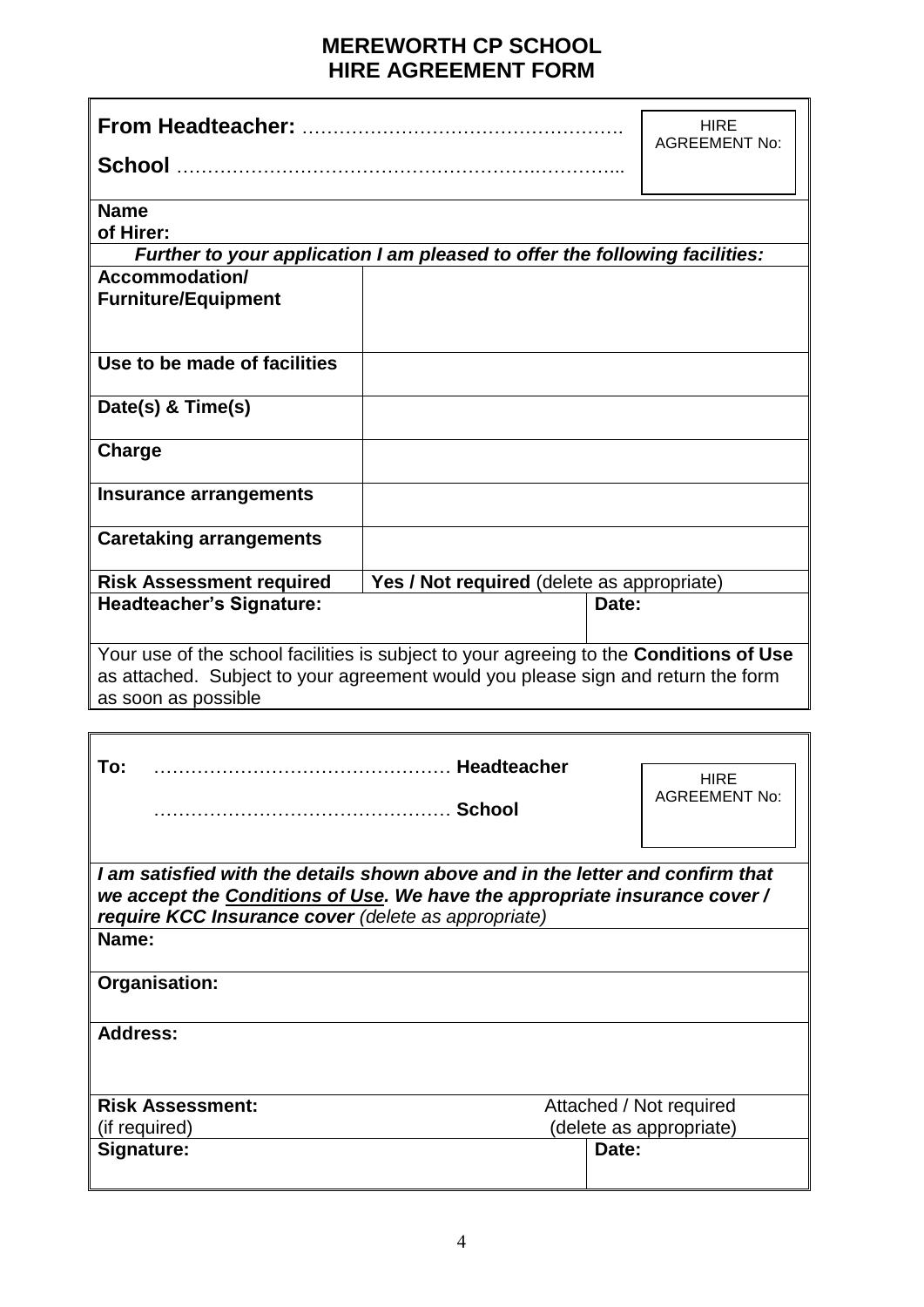

#### **MEREWORTH CP SCHOOL HIRE AGREEMENT LETTER**

Date: xxx

To: *Full Name and Address of potential hirer on school headed letter paper*

Dear *Hirer*

## **LETTING OF SCHOOL FACILITIES**

Thank you for the lettings request. I can offer the following:

#### **Dates/Times/Facilities/Space/ Equipment/Furniture**

As shown on the enclosed Hire Agreement Form. *Or full details of all space including WCs/ car parking/items/equipment included in the let etc. and Day(s), Date(s), Times from start to finish (not times of function but to include preparation and clearing up time - e.g. when the caretaker is needed)*

#### **Charge(s)**

As shown on the enclosed Hire Agreement Form. *Or £xxx for use of the facilities plus £xxx for specialist equipment e.g. Stage Lighting, VAT charge £xx (if applicable) and £xxx insurance charge. Payable by xxx date.*

#### **Insurance**

*Proof of insurance cover from your insurer or broker will be required. As yours is a commercial or political organisation, the KCC Hirers' Liability Insurance cannot be applied (or: as yours is a non-commercial organisation, you can take advantage of the KCC Hirers Liability Insurance Scheme for a contribution to the cost amounting to 3.15% of the letting charge)*

#### **Risk Assessment** (optional paragraph if appropriate)

*The activity you will be carrying out requires a risk assessment to be completed by you. Please complete the HSE's "Five steps" form or other suitable pro forma and return to me with the signed Hire Agreement Form (or by xxx date)*

#### **Agreement**

*Your use of the School facilities is subject to the "Conditions of Use" as attached.* Please sign and return the Hire Agreement Form *(and risk assessment if applicable)* as soon as convenient*.* 

If you have any problems or questions or wish to arrange a visit please contact me.

Yours sincerely

Miss Amanda Lavelle **Headteacher** Attached: Hire Agreement Form & Conditions of Use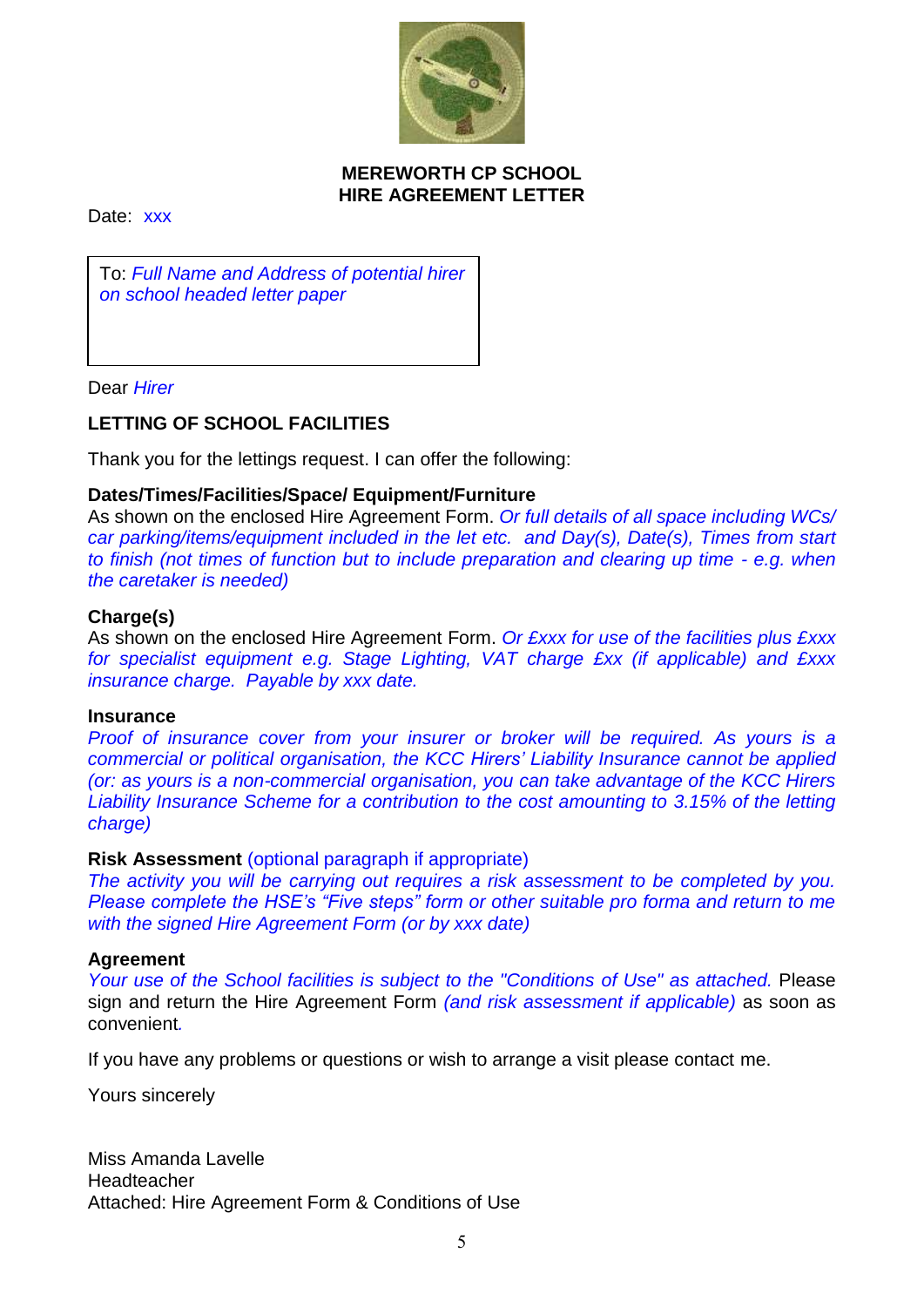# **The Mereworth CP School**

# **Conditions of use for a letting (Beavers & Cubs)**

Use of School premises for a letting must be agreed in advance and confirmed in writing by both the user and the authorised representative of the school. The agreement will include the fee, appropriate VAT and any other charges payable. These are reviewed in advance of the second and succeeding years. It must be recognised that school use of the premises takes priority and that there may be occasions when arrangements have to be changed (where possible these will be advised at the time agreement is reached). Formal confirmation of bookings will be made termly when school requirements have been finalised.

If the user wishes to cancel a specific booking or set of bookings, five clear working days notice must be given of the cancellation, in which case the school will charge a cancellation fee of a quarter the total fees due. If less than five days' notice is given, the whole of the fees may be charged by the school. When regular weekly/monthly bookings have been made, cancellation will result in a negotiated fee according to the opportunities available for re-letting the facility.

Damage or loss of any kind sustained to the premises, fixtures and/or fittings, furniture and/or other chattels therein arising out of or in connection with use of the school shall be made good at the expense of the user within one month by the school or, by agreement, by the user and to the satisfaction of the school.

The users are required to make arrangements for suitable insurance cover (currently a minimum of £5 million public liability) with a reputable company in respect of claims which might be made against them by a third party for accidental injury including death or accidental loss, or damage to property arising out of, or in consequence of, the letting and to cover the school, and must produce proof of the policy before the letting is contracted.

However, if non-commercial users are unable to provide insurance cover which meets the council's requirements, cover must be arranged through the KCC Hirers Liability Policy, for which a premium of 2% of the total hire charge will be levied in addition to the hire charge itself. The user will be responsible for the first £350 of each and every property damage claim.

The charge for a letting payable by the user includes an amount to cover payment for standard opening and closing Site Management duties. The user is expected to adhere strictly to the agreed times or, subject to a Site Manager being available, be prepared to pay additional overtime. If additional work such as moving furniture to or from a specific room/area or a specific layout, or the setting up of equipment is required, whether foreseen or not at the time of the booking, the user will be required to meet the extra costs which will incur VAT on the whole charge.

It is the user's sole responsibility to control entry of all visitors at the external entrance allocated and to ensure that only those people known to them are allowed access to school premises. The entrance and any other external doors that are unlocked must be controlled by responsible adults at all time during the period of the letting. On completion of the letting a check must be carried out to ensure that all windows have been shut and secured, and all visitors have left the premises.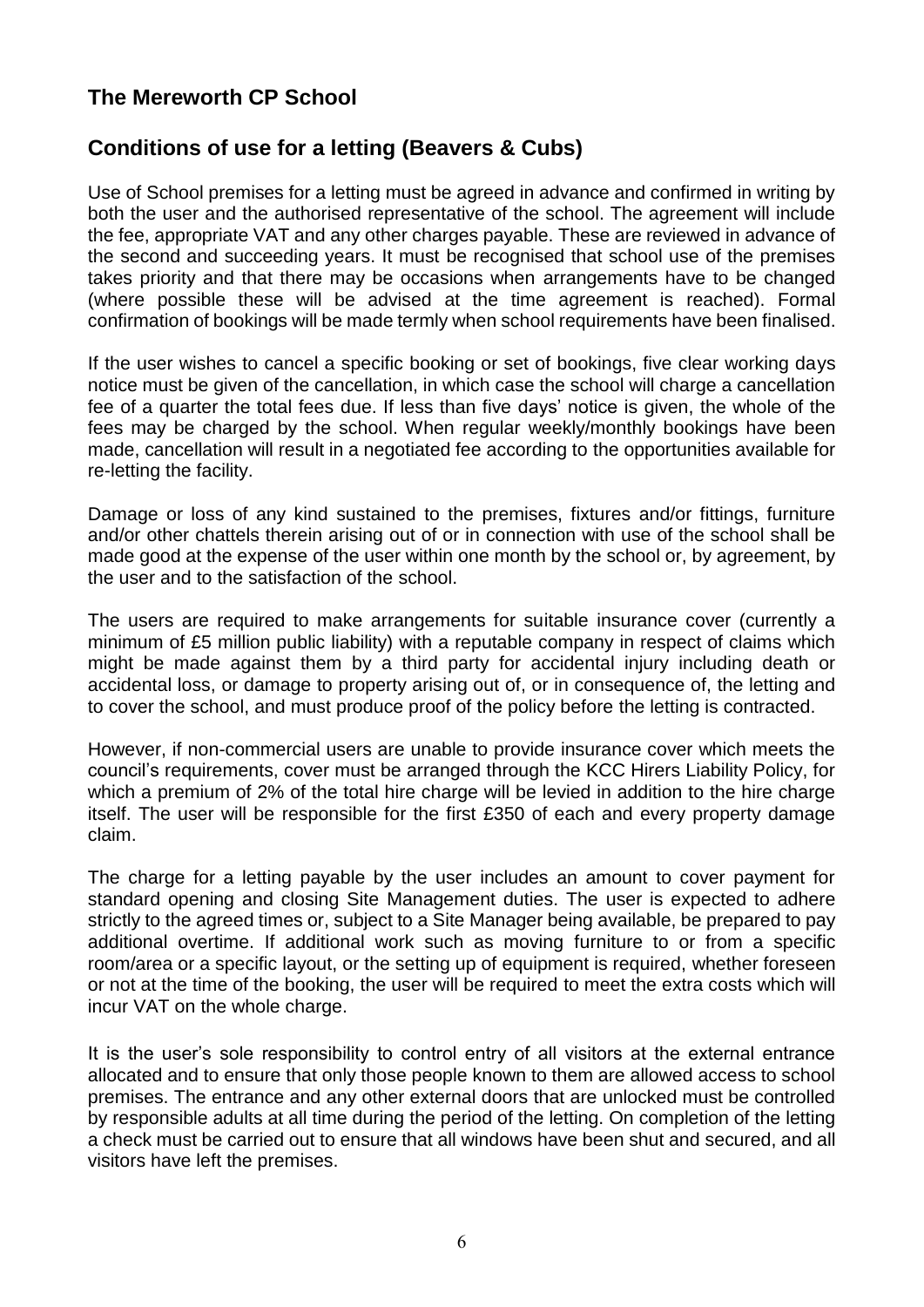The user shall not cause or permit any nuisance or disturbance to other occupiers or users at the school, nor to occupiers of neighbouring properties.

The user should be aware of the appropriate action to be taken in the event of fire or other emergency. They should know where extinguishers are located and how to use them, how to obtain assistance from the emergency services and the location of fire exits.

The Health and Safety at Work, etc. Act, 1974 (as amended) imposes duties not only on employers in respect of their employees but also on persons having control over places of work or places where plant or substances are used and on anyone who by virtue of a contract has an obligation in relation to such a place. The duties are to ensure so far as is reasonably practicable, that the facilities, the means of access to and egress from, are safe and without risk to health. (A copy of the school health and safety policy is available on request and users must comply with these.)

If agreement is given for the use of the school meals facilities KCC regulations must be observed.

All rubbish, empty containers, crates, etc. must be removed from the premises by the user immediately after the letting has taken place and before the site manager locks up. Furniture and equipment is to be left as found unless other arrangements have been agreed with the school.

The use of materials for preparing floors for dances and the wearing of shoes likely to damage floors, especially in any hall and any gymnasium, is prohibited.

The premises shall not be used for any purpose other than that for which agreement has been granted nor shall any areas of, or furniture/equipment in, the school but not included in the letting agreement be used without express permission; in such cases an extra fee may be payable.

No public performance of a play, nor any cinematography exhibition, nor any public dancing, singing, music or other public entertainment of the like shall be performed in or close to the premises unless any necessary licence for the same shall first have been obtained from the appropriate authority and all necessary measures taken to fulfil the conditions of the licence. It may be that a School Public Performance Licence will cover the situation but this aspect must be cleared in advance. No films shall be used on the premises.

To meet the requirements of the Copyright Designers and Patents Act 1988, any musical performances on the premises are to be notified to the Performing Rights Society Ltd. Where ballet, opera or choral works are to be performed advance permission must first be obtained from the Performing Rights Society Ltd.

The user must have written permission from the school before arranging for alcoholic drinks to be consumed on the premises. They are responsible for obtaining an appropriate "Occasional Permission Licence" from the clerk to the local magistrate's court if intoxicating liquor is to be sold during the letting. Alcoholic drink may not be brought on to the premises while students are present and are to be cleared from the premises by the time the event ends.

Vehicles should not be allowed on the playing fields and no parking which restricts the Site Manager or emergency services access will be permitted. Parking on the roadway where double yellow lines are displayed is not permitted. Control of parking is the responsibility of the user. No responsibility can be taken by the school for any damage to vehicles sustained whilst in the school grounds.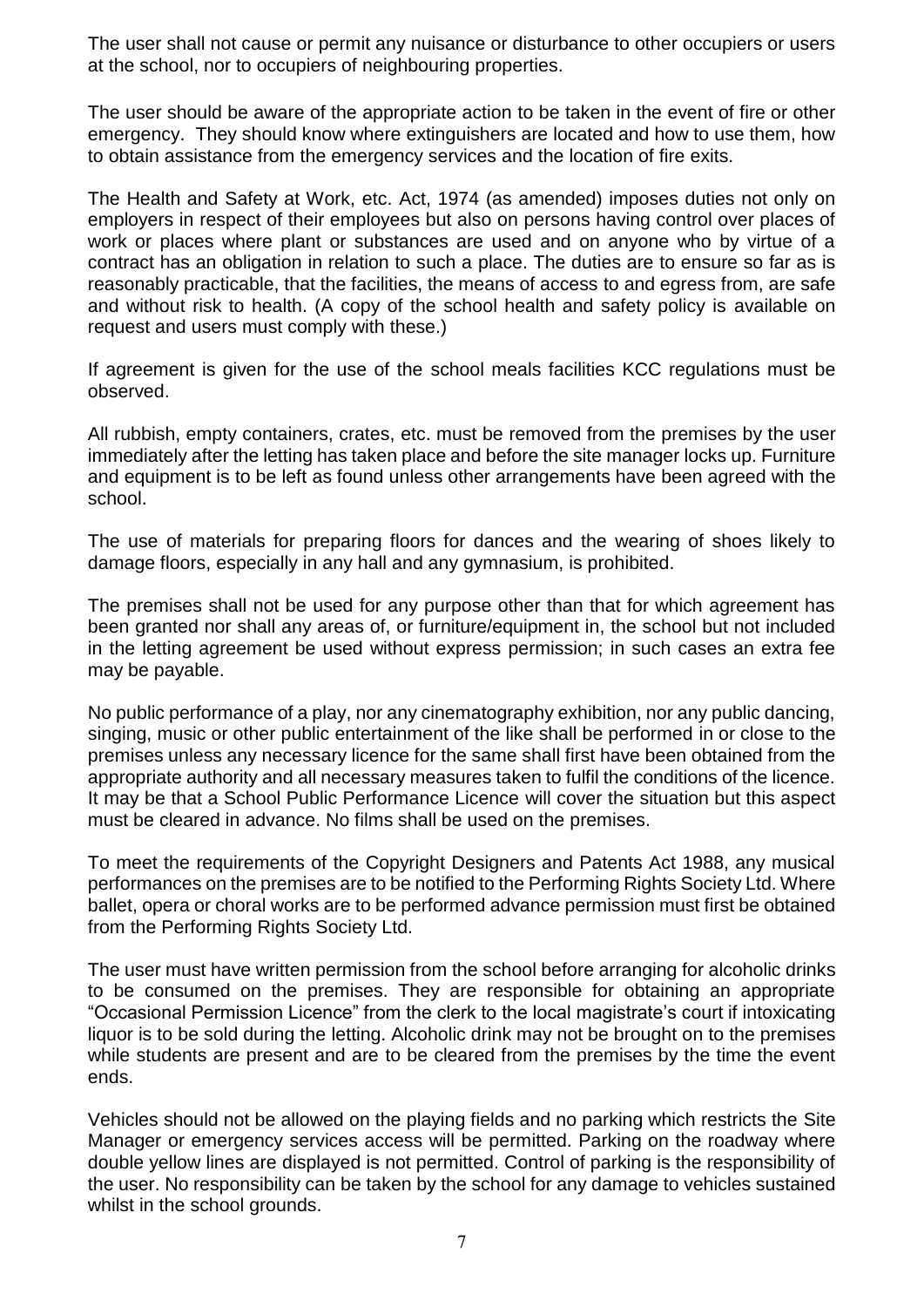# **The Mereworth CP School**

# **Conditions of Use for After School Clubs information and procedures**

# **Annual fee £150.00 (£25.00 per term):**

This is for use of the building. The school is not able to photocopy or provide school resources as part of this annual fee.

# **Key documentation required by the school:**

Proof of a DBS check, First Aid certificate and Personal Liability insurance.

# **Photographs of children:**

If the provider is taking photographs then they must have a SEPARATE POLICY/AGREEMENT that parent's sign. The school is not responsible for the use of/ storage / security of these photographs. The agreement from parents only applies to their child attending the club. The provider and the parent should be happy that the safety of the child and regulations around safeguarding and GDPR are not compromised. The provider should give the school a copy of this policy for our information as part of the annual agreement.

# **Safeguarding & Safer Working Practices:**

We request that anyone working with children in our school, does not use a mobile phone to play songs, record images & take photographs. This is in place to safeguard the provider as well as children in the school. If a provider has agreed permission for a photograph to be taken this must be clear on the documentation provided to the school. The School provides lettings to a range of external providers. We expect all providers working with children to follow KCSIE September 2021 and Safer Working Practices.

## **Confidentiality:**

All providers and staff working for the providers must sign the confidentiality agreement.

## **First Aid:**

All providers are responsible for managing & dealing with all First Aid matters of children in your care including reporting to parents. All copies/information of First Aid incidents & accident must be given to the school.

## **End of Club session:**

The provider is responsible for looking after children & contacting parents in the event of late collection. They should also ensure that the room or areas of the school used are left tidy, with windows/doors closed.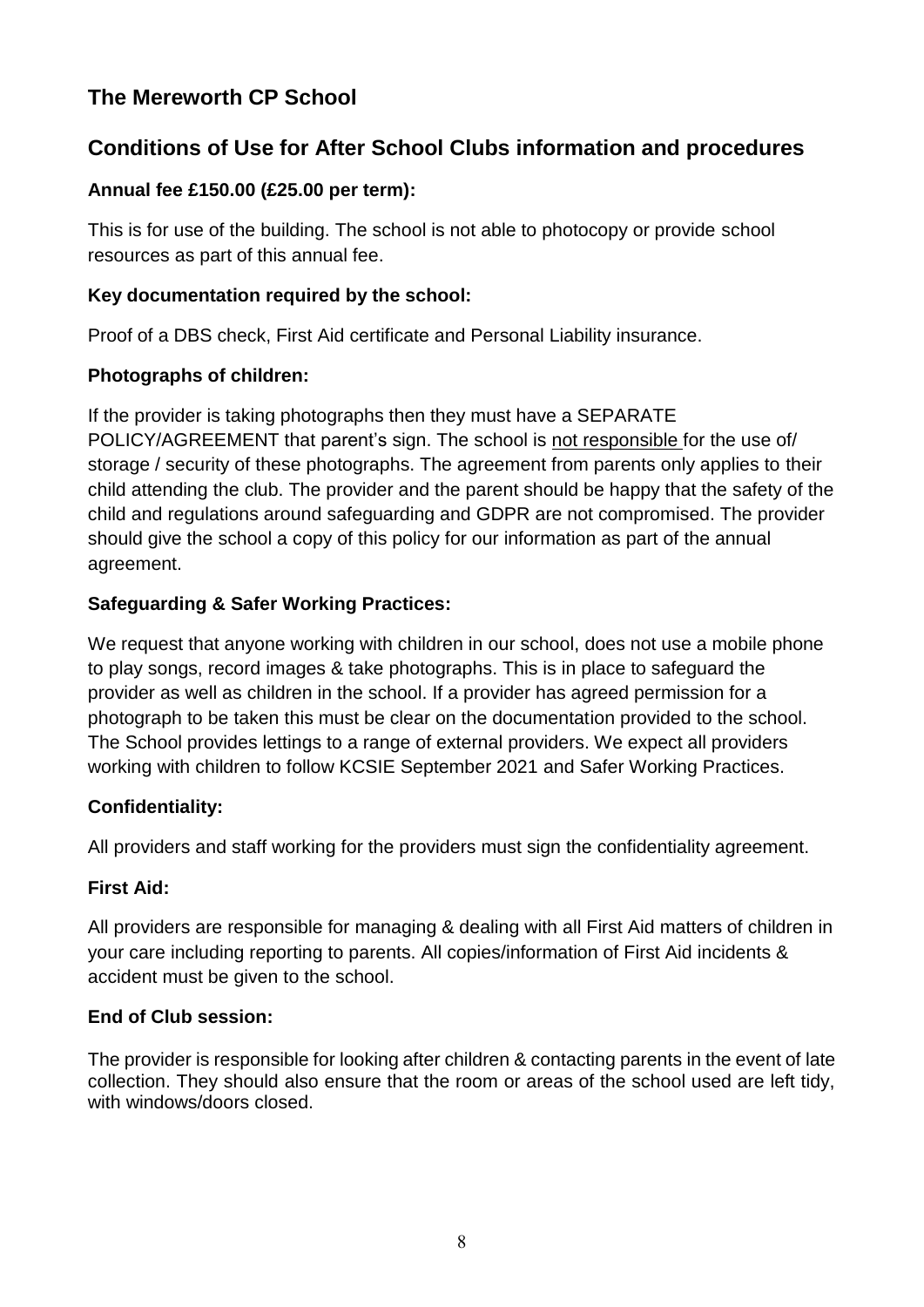### **Payments for Clubs:**

Payments for all clubs must be made directly to the providers. The school is not responsible for accepting payments, late payments or outstanding debt.

## **Promotion of the Clubs at school:**

The provider is responsible for the distribution of their own posters/flyers & advertisement of their club. The school office will only send information to parents via email (but will not be able to print posters/flyers).

### **Registers for Clubs:**

The provider/club is responsible for their own register & should ensure that the school office is provided with a copy of this register at the beginning of each term including providing additional copies if there are any changes or amendments.

## **Management & Behaviour of Children at Clubs:**

The provider/club needs to put in place their own behaviour management strategies as applicable to the club and any issues should be bought to the attention of parents immediately.